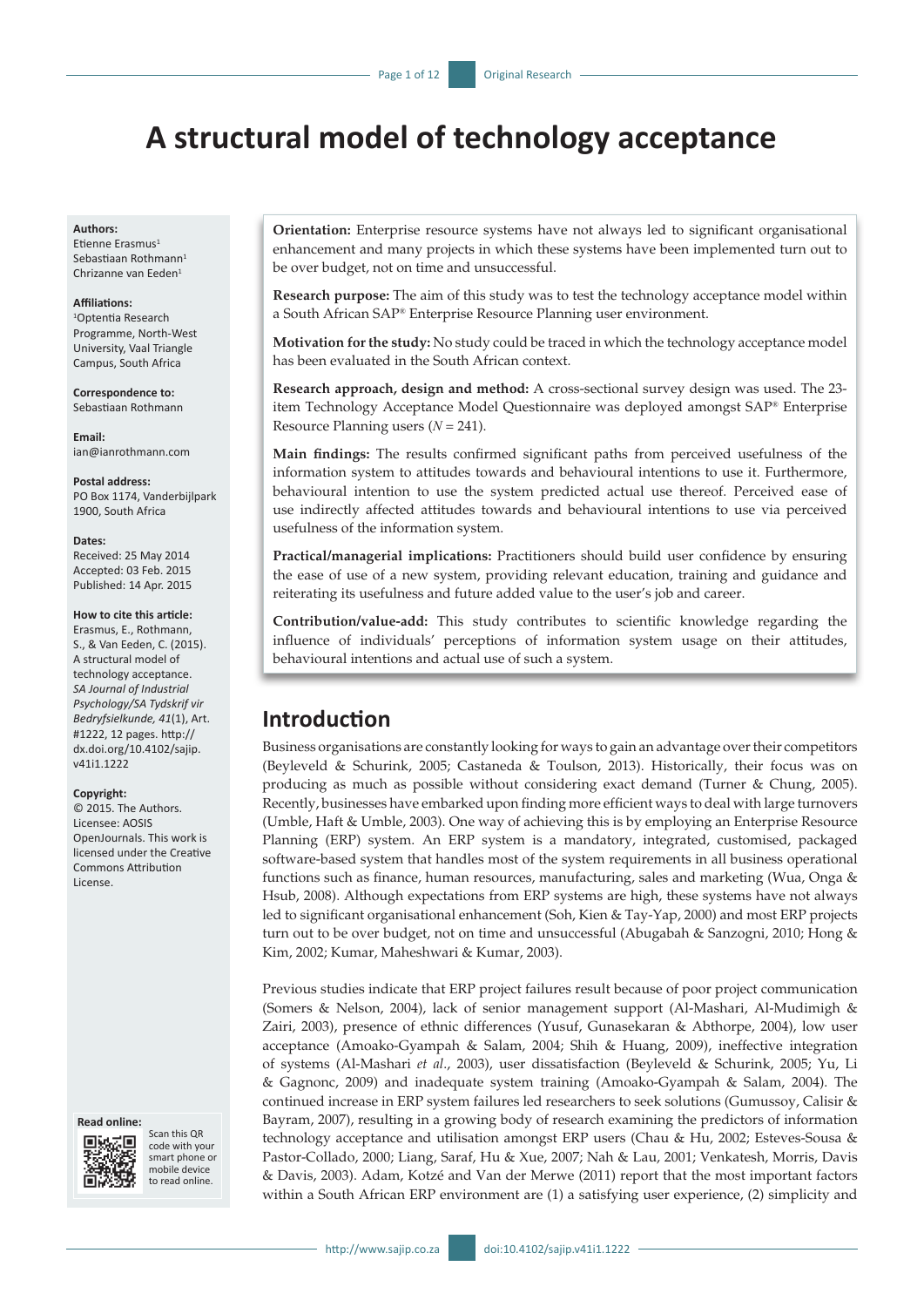ease of use, (3) fast system response, (4) meeting user work output expectation and (5) self-learning.

The interaction between human factors and technological design factors such as system complexity, ergonomic layout and interface responsiveness, both during the preimplementation and post-implementation phases of ERP systems, are regarded as important focus areas of research and practice for industrial and organisational (I/O) psychologists (Schultz & Schultz, 2014). More specifically, however, Cable and O'Driscoll (2010) found that 39% of I/O psychologists in their research engaged in activities related to human factors and technology, although they only spent between 1% to 9% of their time on these activities. Although this may be attributed to limited work opportunities, a more thorough analysis revealed that it is more likely that the work activities of I/O psychology practitioners are seen as more philosophical about the application of the principles of the behavioural sciences, embracing the humanistic model of organisational functioning. They conclude that I/O psychology practitioners could differentiate themselves from other practitioners 'by extending their scope of practice into what may be perceived as opportunities for the further application of the behavioural sciences' (Cable & O'Driscoll, 2010, p. 18). Furthermore, this scope extension should be aimed at full exploitation of the capabilities of complex technologies such as ERP, by deliberately promoting technology acceptance amongst system users (Youngberg, Olsen & Hauser, 2009).

Information technology (IT) acceptance research has yielded many competing models for explaining the relation between user attitudes, perceptions and beliefs and eventual system use (Meade & Islam, 2006; Venkatesh *et al*., 2003). The most commonly used models include the diffusion of innovations (Rogers, 1995), the theory of reasoned action (Ajzen & Fishbein, 1975), the theory of planned behaviour (Ajzen & Madden, 1986) and the technology acceptance model (Davis, 1986).

From these models, the technology acceptance model, an adaptation of the theory of reasoned action (Koh, Prybutok, Ryan & Wu, 2010), proved to be the most extensively used by information system researchers in their attempts to determine the predictors of system usage behaviour, perhaps because of its meticulousness (Etsebeth, 2012), parsimony and its magnitude of empirical support (Taylor & Todd, 1995). It is a powerful, robust and commonly employed model for predicting and explaining user behaviour towards information system usage (Hong, Thong, Wong & Tam, 2002; Legris, Ingham & Collerette, 2003; Surendran, 2012; Tome, Johnston, Meadows & Nyemba-Mudenda, 2014). Additionally, an increased need has developed for studies that examine and extend the technology acceptance model in complex (Wu & Wang, 2005), mandatory (Lee *et al*., 2003) IT settings. Therefore, the technology acceptance model (TAM) has been extended to address specific research objectives, namely (2) TAM2, which aims at assisting in the designing

workplace interventions to enhance user acceptance of new systems, (2) the unified technology acceptance model (UTAUT), which focuses on measuring the likelihood of new systems, and (3) TAM3, assisting managers and decisionmakers to make informed decisions about workplace interventions (Etsebeth, 2012).

The technology acceptance model has been successfully tested, across a wide variety of applications, by several previous studies in countries such as the United States of America, Japan, Switzerland, New Zealand, Hong Kong, Singapore, Malaysia, the Arab world and the United Kingdom. However, from available literature, there is little evidence that the technology acceptance model has been investigated in developing countries and specifically in South Africa (Averweg, 2008). Therefore, the aim of this study was to test the technology acceptance model in a South African manufacturing organisation. This study will contribute to scientific knowledge regarding relations amongst individuals' perceptions of information system usage, their attitudes, behavioural intentions and actual use of such a system within a South African context.

# **The technology acceptance model**

The technology acceptance model consists of six distinct yet causally related constructs, namely external variables, perceived ease of use, perceived usefulness, attitude towards using, behavioural intention to use and actual system use (Davis, Bagozzi & Warshaw, 1989; Koh *et al*., 2010). In the technology acceptance model, perceived ease of use and perceived usefulness determine an individual's information systems acceptance (Lee, Kozar & Larsen, 2003; Surendran, 2012) by determining their attitude towards using and subsequent behavioural intention to use, which culminates in actual system use (Wu & Wang, 2005). Perceived usefulness is used as both a dependent and an independent variable since it is predicted by perceived ease of use and in turn predicts attitude towards using and behavioural intention to use simultaneously (Davis *et al*., 1989; Koh *et al*., 2010; Lee *et al*., 2003). The perceived ease of use, attitude towards using and behavioural intention to use components represent the core functions of the technology acceptance model, whereas external variables and actual system use serve merely as input to and output from the model respectively. Figure 1 demonstrates the technology acceptance model as a theoretical framework and its internal construct associations.

The rationale of the technology acceptance model is that the influence of external variables on technology acceptance behaviour is mediated through user beliefs and attitudes, in which beliefs represent a degree of instrumentality tied to action and attitudes are purely affective. Beliefs relate to an individual's subjective assessment that performing some behaviour will result in a specific consequence, whereas attitudes relate to an individual's positive or negative affective feelings about performing the behaviour (Lee *et al*., 2003).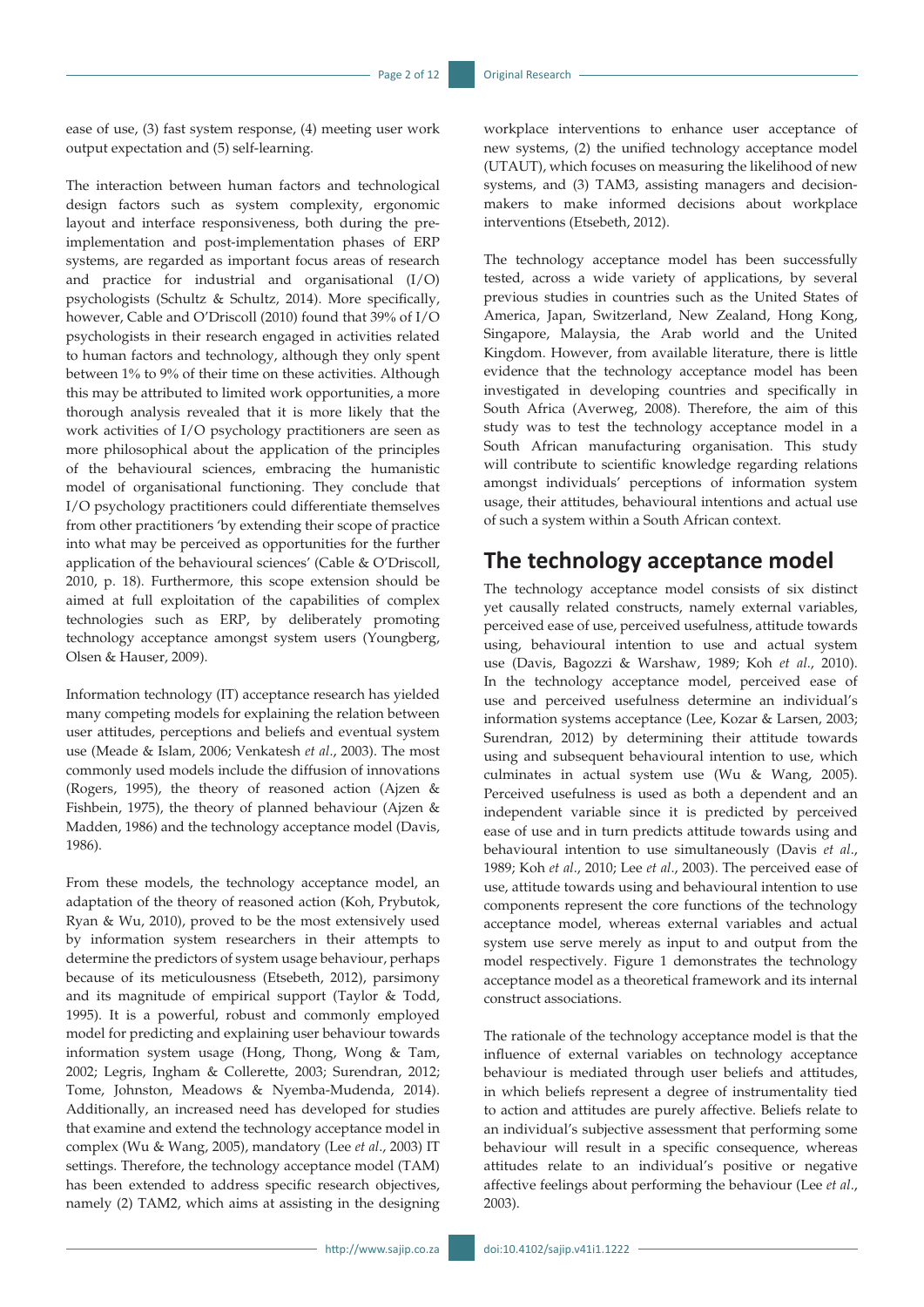

*Source*: Adapted from Davis *et al*. (1989).

**FIGURE 1:** Technology acceptance model.

Both perceived ease of use and perceived usefulness are belief constructs that are indirectly influenced by external variables in reinforcing a user's belief that using a particular system could improve their performance and through their belief that using a particular system (by implication, ERP) will be free of effort (Brown, 2002; Saade & Bahli, 2005; Surendran, 2012). External variables are therefore a bridge between internal beliefs, attitudes and intentions represented in the technology acceptance model and various individual differences, situational restrictions and organisational interventions imposing on behaviour (Guritno & Siringoringo, 2013). Identifying external variables and recognising their impact enables system developers to manipulate these variables and in so doing have better control over user attitude towards using and behavioural intention to use and the subsequent enhanced actual system use (Hong *et al*., 2002). Previous researchers have identified two main categories of external variables, namely individual differences (e.g. self-efficacy, innovativeness and computer attitudes) and system characteristics (e.g. voluntariness, relative advantage and complexity), as identified by Lee *et al*. (2003).

Davis, Bagozzi and Warshaw (as cited in Guritno & Siringoringo, 2013) found that although perceived usefulness and perceived ease of use are distinct dimensions, an enhanced perceived ease of use contributes to better performance, thus having a direct influence on perceived usefulness.

Research has further revealed that a relation exists between perceived usefulness and attitude towards using, and between perceived ease of use and attitude towards using new technology (Legris *et al*., 2003; Gefen & Straub, 2000; Gumussoy *et al*., 2007; Guritno & Siringoringo, 2013; Moon & Kim, 2001). Attitude towards using involves judgment on whether a behaviour is good or bad and whether the user is in favour of or against performing it (Leonard, Cronan &

Kreie, 2004) and has a direct effect on the intention to use IS or ERP systems in the future (Guritno & Siringoringo, 2013; Liao, Shao, Wang & Chen, 1999). According to the technology acceptance model, attitude towards using is jointly determined by perceived ease of use and perceived usefulness (Guritno & Siringoringo, 2013).

The technology acceptance model further proposes that computer usage is ensured by behavioural intention to use, which predicts a user's intention to perform an intentional act such as deciding to accept and use an information system. Behavioural intention to use has also been found to accurately predict the actual use of a computer information system (Guritno & Siringoringo, 2013; Recker, Rosemann, Green & Indulska, 2006; Yu *et al*., 2009). Behavioural intention to use is influenced by attitude towards using and perceived usefulness (Chau & Hu, 2002; Guritno & Siringoringo, 2013).

Historically, technology acceptance model research has been done, covering traditional and relatively simple yet important environments, such as personal computing, email systems, word processing and spreadsheet software (Hong *et al*., 2002). However, with the introduction and acceptance of complex information systems such as ERP that cut across functional and organisational boundaries and require business process reengineering during implementation, it was clear that there is an increased need to study and extend the technology acceptance model in complex information systems settings (King & He, 2006). Several researchers have responded to this need and conducted research on the more complex information systems environment of ERP (see Table 1).

Apart from the study done by Seymour, Makanya and Berrangé (2007) within an academic environment using a hybrid version of the technology acceptance model, namely the UTAUT, no South African research study could be traced that used the technology acceptance model as a foundation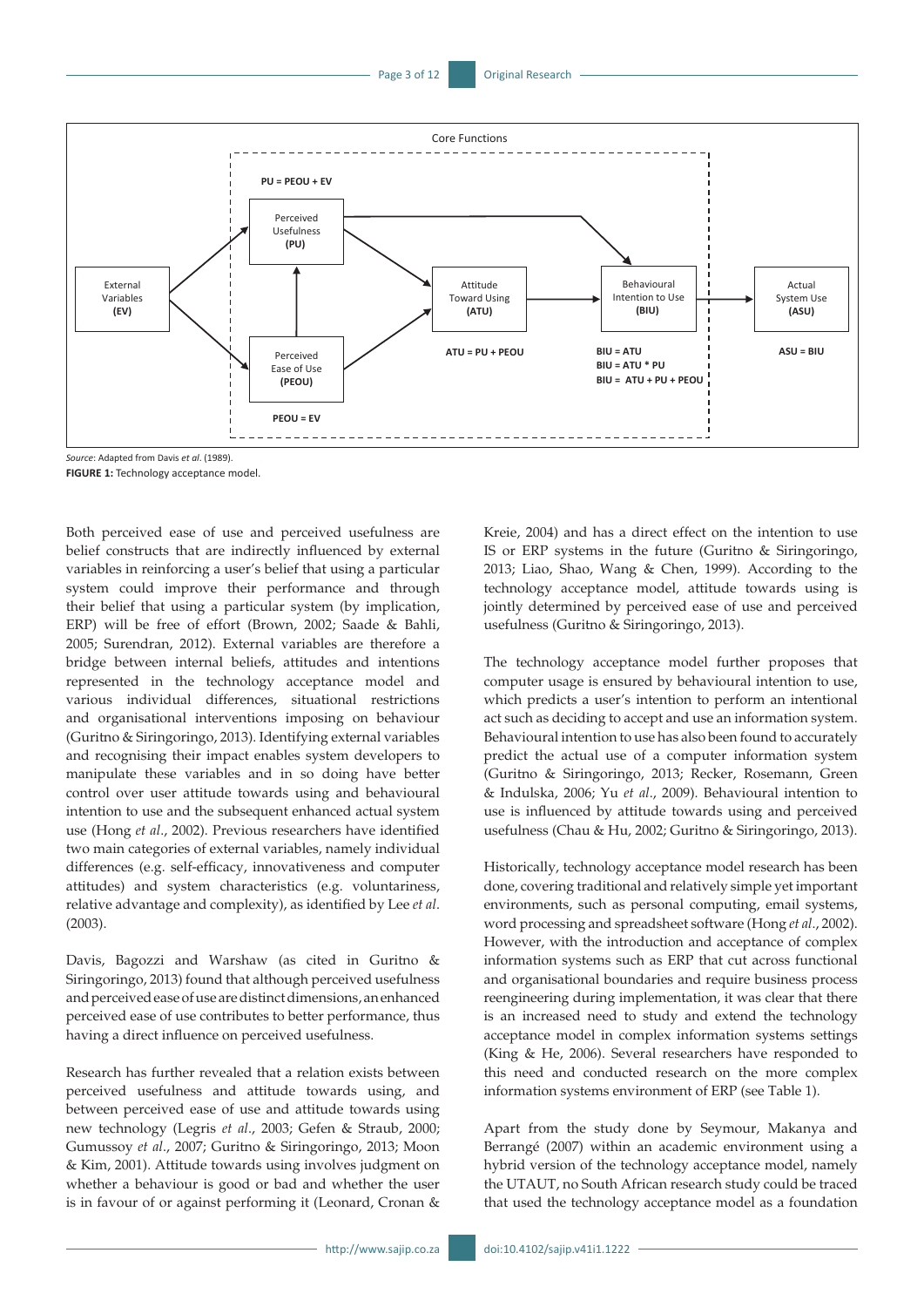**TABLE 1:** Examples of TAM research in the ERP environment.

| <b>Researchers</b>                   | <b>Results</b>                                                                                                                                                                                                                                                                                                                                                                                                                                                                                                            |
|--------------------------------------|---------------------------------------------------------------------------------------------------------------------------------------------------------------------------------------------------------------------------------------------------------------------------------------------------------------------------------------------------------------------------------------------------------------------------------------------------------------------------------------------------------------------------|
| Amoako-Gyampah and Salam (2004)      | Managerial interventions, such as training and communication influences the acceptance of Enterprise Resource Planning (ERP)<br>technology.                                                                                                                                                                                                                                                                                                                                                                               |
| Gumussoy, Calisir and Bayram (2007)  | Subjective norms, perceived usefulness and education level are determinants for behavioural intention to use the Enterprise<br>Resource Planning (ERP) system.                                                                                                                                                                                                                                                                                                                                                            |
| Legris, Ingham and Collerette (2003) | The Technology Acceptance Model (TAM) explains only about 40% of Enterprise Resource Planning (ERP) system use due to<br>significant factors not included such as human and social change processes and adoption of the innovation model variables.                                                                                                                                                                                                                                                                       |
| Seymour, Makanya and Berrangé (2007) | Factors such as performance expectancy, effort expectancy, project communication, training and shared beliefs were all found to<br>be antecedents to symbolic adoption and age was found to have a moderating influence on the relationships between symbolic<br>adoption and:<br>• Effort expectancy<br>• Training<br>• Shared belief<br>• Project communication                                                                                                                                                         |
| Shih and Huang (2009)                | Structural equation modelling demonstrated that top management support strongly and positively affects computer self-efficacy<br>(CSE), perceived usefulness (PU) and perceived ease of use (PEOU).<br>CSE had an insignificant effect on PU, but was found to directly influence PEOU.<br>PU influenced behavioural intention, but did not significantly affect actual system usage (ASU).<br>PEOU was found to directly affect behavioural intention to use (BIU).<br>Finally, BIU positively and directly affects ASU. |

to examine the mediating influence of shared beliefs in the benefits of the ERP system leading towards end user acceptance and usage within a corporate environment.

# **Purpose and hypotheses**

The purpose of this study was to determine, within a South African corporate ERP environment, the internal relations between technology acceptance model constructs and their mediating influence towards actual system use. Based on this objective, eight hypotheses were proposed as depicted in Figure 2.

Perceived ease of use is defined as the extent to which a person believes that using a particular system will be free of effort whereas perceived usefulness is defined as the extent to which a person believes that using a particular system will enhance their job performance (Davis, 1989). Previous research by Amoako-Gyampah and Salam (2004) as well as Davis (1989) shows that perceived ease of use is positively related to perceived usefulness. For this study, we hypothesise that if users consider an ERP system as being easy to use they will also find it more useful.

#### **Hypothesis 1**

Perceived ease of use relates positively to perceived usefulness during the user acceptance process of an ERP system.

Attitude towards using involves decisions on whether a behaviour is good or bad and whether the user is in favour of or against performing it (Leonard *et al*., 2004). Malhotra and Galletta (1999, 2005) report that perceived ease of use and perceived usefulness both have a positive effect on a system user's attitude to use the system. Based on their findings, we postulate that should an ERP user view the use of such a system to be effortless and useful, they will demonstrate a positive attitude towards using the system.

### **Hypothesis 2**

Perceived usefulness relates positively to attitude towards using during the user acceptance process of an ERP system.

### **Hypothesis 3**

Perceived ease of use relates positively to attitude towards using during the user acceptance process of an ERP system.

Davis *et al*. (1989) found that perceived usefulness not only has an influence on attitude towards using, but also has a direct positive effect on behavioural intention to use. This study therefore suggests that should a user deem the ERP system useful, they will instinctively have an intention to use it.

### **Hypothesis 4**

Perceived usefulness relates positively to behavioural intention to use during the user acceptance process of an ERP system.

Behavioural intention is defined as a user's personal probability to use the system in question. The effect of attitude towards using on behavioural intention to use has been reported by Amoako-Gyampah and Salam (2004), Chau and Hu (2002) and Venkatesh *et al*. (2003) as being positive. Hence, this study hypothesises that, should a system user have a positive attitude towards using an ERP system, such a user would also have an intention to use the system.

#### **Hypothesis 5**

Attitude towards using relates positively to behavioural intention to use during the user acceptance process of an ERP system.

Actual use is a measure of the frequency of system use ('how often') and the volume of system use ('how much') by the user (Malhotra & Galletta, 1999). Behavioural intention to use has also been found to accurately predict the actual use of a computer information system (Guritno & Siringoringo, 2013; Recker *et al*., 2006; Yu *et al*., 2009). We therefore postulate that frequency and volume of ERP use is directly influenced by a user's behavioural intention to use such a system.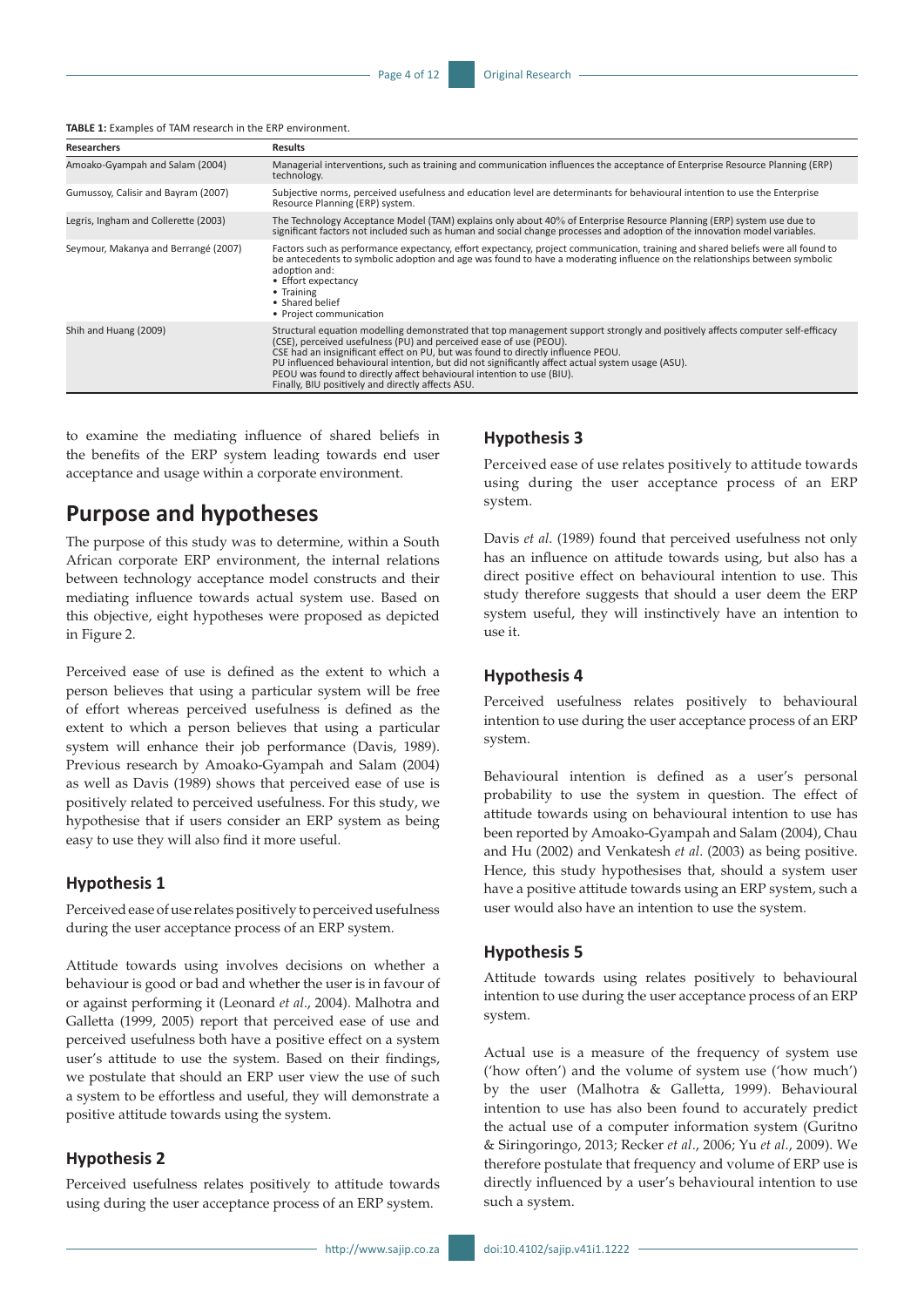

**FIGURE 2:** Internal relations between technology acceptance constructs.

### **Hypothesis 6**

Behavioural intention to use an ERP system relates positively to actual system use during the user acceptance process of an ERP system.

To measure the indirect effects on both intention to use and actual system use, a further two hypotheses were formulated.

### **Hypothesis 7**

Perceived ease of use affects behavioural intention to use an ERP system indirectly via attitudes towards use during the user acceptance process of an ERP system.

### **Hypothesis 8**

Perceived usefulness affects actual system use indirectly via a behavioural intention to use during the user acceptance process of an ERP system.

# **Method Research design**

A cross-sectional survey design with questionnaires as the method of data collection was used to obtain information from the target population. According to Yang and Land (2008), this design is best suited for addressing the descriptive and predictive functions associated with correlational design in which relations between variables are examined.

### **Participants**

The entire ERP user population of 720 employees within a steel manufacturing organisation in Gauteng was targeted for this research, but a response rate of only 33.5% (241 participants) was obtained. The characteristics of the study population are detailed in Table 2. The majority of participants were white (75.5%), male (64.7%), between the ages of 29 and 55 years and holding a diploma or degree (43.6%). These participants were mainly non-managerial employees (66.8%) from the administration and services (38.6%) and engineering (28.6%) domains and with between five and ten years ERP experience (42.0).

| Male                    | 156 | 64.7 |
|-------------------------|-----|------|
| Female                  | 85  | 35.3 |
| Below 22                | 2   | 0.8  |
| $23 - 28$               | 24  | 10.0 |
| $29 - 39$               | 73  | 30.3 |
| $40 - 45$               | 45  | 18.6 |
| $46 - 55$               | 73  | 30.3 |
| over 55                 | 24  | 10.0 |
| Below Grade 12          | 11  | 4.6  |
| Grade 12                | 89  | 36.9 |
| Diploma/degree          | 105 | 43.6 |
| Post diploma/degree     | 36  | 14.9 |
| Manufacturing           | 15  | 6.2  |
| Engineering             | 69  | 28.6 |
| Financial               | 38  | 15.8 |
| Information Technology  | 26  | 10.8 |
| Administration/Services | 93  | 38.6 |
| Senior Management       | 12  | 5.0  |
| Middle Management       | 68  | 28.2 |
| Non-managerial          | 161 | 66.8 |
| Less than 1             | 16  | 6.6  |
| $1 - 2$                 | 16  | 6.6  |
| $2 - 5$                 | 53  | 22.0 |
| $5 - 10$                | 101 | 42.0 |
| More than 10            | 55  | 22.8 |
|                         |     |      |

*f*, frequency

# **Measuring instrument**

The Technology Acceptance Model Questionnaire (TAMQ) with 23 items was used for gathering data regarding the various constructs depicted in the core of the technology acceptance model, namely perceived usefulness, perceived ease of use, behavioural intention to use and attitude towards using and actual system use; the questionnaire was compiled by Malhotra and Galletta (1999). This scale was adapted from prior studies, many of which had already established reliability and validity. The Cronbach's alpha reliability scores for the core technology acceptance model constructs were found to range from 0.68 to 0.97 for perceived ease of use and from 0.71 to 0.96 for perceived usefulness (Amoako-Gyampah & Salam, 2004; Chau & Hu, 2002; Guritno & Siringoringo, 2013; Jamaluddin, 2013; Malhotra & Galletta, 1999; Surendran, 2012; Taylor & Todd, 1995; Venkatesh

### **TABLE 2:** Characteristics of participants (*N* = 241).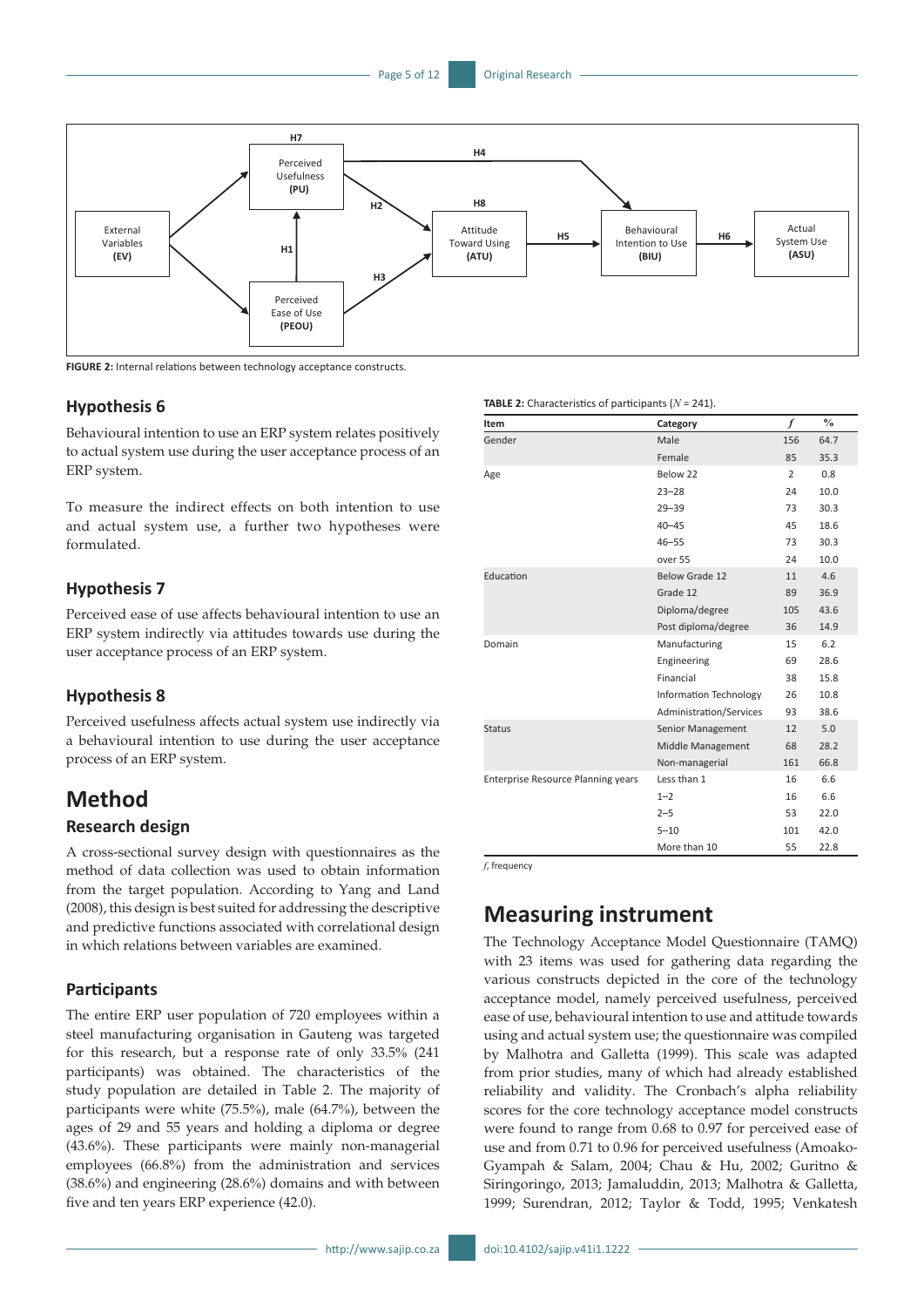*et al*., 2003), from 0.69 to 0.92 for attitude towards using (Amoako-Gyampah & Salam, 2004; Chau & Hu, 2002; Taylor & Todd, 1995; Venkatesh *et al*., 2003) and from 0.62 to 0.96 for behavioural intention to use (Amoako-Gyampah & Salam, 2004; Chau & Hu, 2002; Venkatesh *et al*., 2003).

Malhotra and Galletta (1999) established convergent validity and discriminant validity of all pre-existing technology acceptance model measures. Factor analysis provided evidence of distinct loadings of various factors and convergent and discriminant validity based on inter-item correlations. All constructs used in the technology acceptance model met the criteria of validity and reliability.

## **Data analysis**

The data was statistically analysed by means of the SPSS, version 22, and the AMOS software programs. Descriptive statistics (e.g. means and standard deviations) were used to analyse the data. Pearson correlation coefficients were computed to determine the relations between variables. A cut-off point of 0.05 was set for the statistical significance (*p*) of the results. Effect sizes (Cohen, 1988) were used to decide on the practical significance of the findings. A cut-off point of 0.30 (medium effect; Cohen, 1988) was set for the practical significance of correlation coefficients.

Structural equation modelling was used to assess the factorial validity of the measuring instruments' perceived usefulness, perceived ease of use, attitude towards using, behavioural intention to use and actual system use. Amongst the fit indices produced by the AMOS program is the Chi-square statistic  $(\chi^2)$ , which is the test of absolute fit of the model. However, the  $\chi^2$  value is sensitive to sample size. Therefore, additional best-fit indices, such as the root means square error of approximation (RMSEA), standardised root mean residual (SRMR), degrees of freedom (*df*), Tucker-Lewis index (TLI), comparative fit index (CFI), Akaike information criterion (AIC), Bayes information criterion (BIC) and composite reliability (Raykov, 2009), were computed for each scale. Composite reliability (ρ) is superior to Cronbach's alpha coefficients when latent variable modelling is used.

# **Procedure**

This study was conducted at a South African steel manufacturer as part of their SAP ERP Consolidation Project, with the intent to determine user acceptance of the new consolidated system. The research sample was drawn from the SAP ERP users group, consisting of system users and technical specialists, over a 16-month period from September 2010 to December 2011. The battery of questionnaires was placed on the organisation's information portal by their systems administrator, so that participants could complete and submit it electronically online. Prior to placing the questions online, some hard copies of questionnaires were distributed and collected by the SAP basis technical department. The system's administrator extracted the completed questionnaire data from the information portal

database and made them available to the researchers all data together with the hard copies. This data were verified and collated into a single database for statistical analysis.

#### **Ethical aspects**

The manager of the SAP Centre of Excellence (CoE) in the information management section at a South African steel manufacturer was approached and asked for permission to conduct this study. Permission in the form of a letter of consent was obtained with the precondition that all research findings will be made available to the SAP CoE manager. The Ethics Committee of the North-West University (NWU) approved the study. Participants were informed in the preamble to the questionnaire that: (1) data are captured by the researchers and not their organisation, (2) data will solely be used for academic research purposes and not for any job performance or merit objectives, (3) participation is voluntary and (4) participants will remain anonymous.

### **Results**

### **Testing the measurement model**

By way of confirmatory factor analysis (CFA), alternative measurement models were tested to assess whether the items loaded significantly onto the scales to which they were related. Using structural equation modelling (SEM) methods, as implemented by AMOS, six measurement models were tested. Model 1 was the technology acceptance model as proposed and validated by Davis (as cited in Koh *et al*., 2010) and Malhotra and Galletta (1999) and consisted of five latent variables, namely (1) perceived ease of use (measured by six observed variables), (2) perceived usefulness (measured by six observed variables), (3) attitude towards using (measured by four observed variables), (4) behavioural intention to use (measured by four observed variables) and (5) actual system use (measured by three observed variables). All the latent variables in model 1 were allowed to correlate.

Models 2–6 followed the same template: model 2 was specified with perceived ease of use and perceived usefulness merged into a general-perception latent variable; model 3 was specified with perceived usefulness and attitude towards using merged into a useful-attitude latent variable; model 4 was specified with perceived ease of use and attitude towards using merged into an ease-attitude latent variable; model 5 was specified with perceived usefulness, perceived ease of use and attitude towards using merged into a perceptualattitude latent variable; model 6 was specified with attitude towards using and behavioural intention to use merged into a motivation-attitude latent variable. Table 3 presents fit statistics for the test of the various models.

A χ<sup>2</sup> value of 617.99 (*df* = 220) was obtained for the hypothesised measurement model 1. The fit statistics on two fit indices were acceptable (CFI =  $0.91$ ; SRMR =  $0.05$ ). The fit statistics on the remaining two indices were near acceptable (TLI = 0.89; RMSEA = 0.09). Two additional fit statistics, namely the AIC and BIC, were used to compare alternative measurement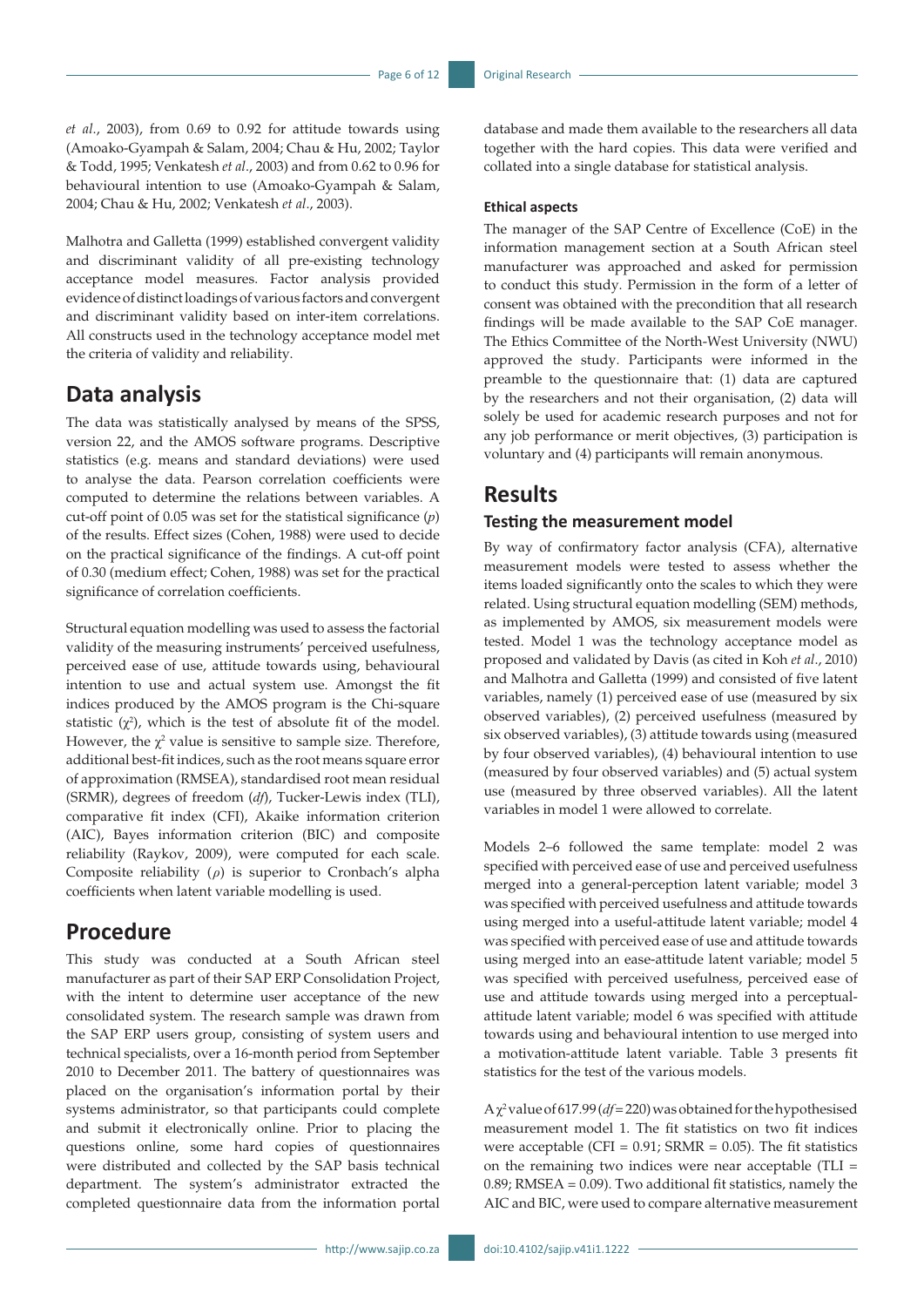| Model   | $\sim$ <sup>2</sup> | <b>RMSEA</b> | <b>SRMR</b> | df  | TLI  | <b>CFI</b> | <b>AIC</b> | <b>BIC</b> |  |
|---------|---------------------|--------------|-------------|-----|------|------------|------------|------------|--|
| Model 1 | 617.99              | 0.09         | 0.05        | 220 | 0.89 | 0.91       | 729.98     | 925.13     |  |
| Model 2 | 1436.34             | 0.15         | 0.11        | 224 | 0.68 | 0.72       | 1540.34    | 1721.55    |  |
| Model 3 | 834.49              | 0.11         | 0.07        | 224 | 0.84 | 0.86       | 938.49     | 1119.69    |  |
| Model 4 | 956.38              | 0.12         | 0.12        | 224 | 0.81 | 0.83       | 1060.382   | 1241.59    |  |
| Model 5 | 1642.15             | 0.16         | 0.12        | 227 | 0.63 | 0.67       | 1740.15    | 1910.90    |  |
| Model 6 | 819.29              | 0.11         | 0.07        | 224 | 0.84 | 0.86       | 923.29     | 1104.50    |  |
| Model 7 | 549.81              | 0.08         | 0.05        | 219 | 0.91 | 0.92       | 663.81     | 862.450    |  |

**TABLE 3:** Fit statistics of competing measurement models.

AIC, Akaike information criterion; BIC, Bayes information criterion; CFI, Comparative fit index; *df*, degrees of freedom; RMSEA, root mean square error of approximation; SRMR, standardised root mean square residual: TLI, Tucker-Lewis in

models. The AIC, which is a comparative measure of fit, is meaningful when different models are estimated. The lowest AIC is the best-fitting model. The BIC provides an indication of model parsimony. On these additional fit statistics model 1 rendered an AIC of 729.98 and a BIC of 925.13.l. Comparison of the fit indices indicates that model 1 fitted the data best.

Analysis continued in an exploratory manner to improve the fit of the selected model. The modification index (MI = 60.34) for item 14 ('I intend to use SAP for capturing ALL my work-related reports') and item 15 ('I intend to use SAP to generate all my work-related reports'), related to behavioural intention to use (BIU), indicated that the model fit could be improved by correlating the errors of these items. The fit statistics for the revised model (model 7) showed that the model fit improved significantly when the errors of the items were allowed to correlate. A  $\chi^2$  value of 549.81 (*df* = 219) was obtained for the hypothesised measurement model. The fit statistics on the six fit indices were acceptable (TLI =  $0.91$ ;  $CFI = 0.92$ ; RMSEA = 0.08; SRMR = 0.05; AIC = 663.81;  $BIC = 862.45$ .

## **Testing the structural model**

Table 4 shows the descriptive statistics, reliability coefficients and inter-item correlation coefficients of the technology acceptance model measuring instruments.

Scores on three of the dimensions, perceived ease of use, attitude towards using and behavioural intention to use, seem to be leptokurtic by peaking high with a kurtosis greater than 1, confirming their frequency distributions to be concentrated around the centre. The remaining two, perceived usefulness and actual system use, seem to be platykurtic by peaking low with a kurtosis of less than 1, with their frequencies distribution concentrated widely around the distribution tail ends. All five dimensions are negatively skewed, which is indicative of most values being distributed to the right of the mean. A multivariate kurtosis score for the data of 280.55 with a critical ratio score of 64.22 was reported by AMOS, which is indicative of non-normality.

Composite reliability obtained using the method as proposed by Raykov (2009) rendered reliability coefficients ranging from 0.96 to 0.99 for the scales used in this study. This score surpassed the 0.70 cut-off point Nunnally and Bernstein (1994) propose and is therefore acceptable.

The correlation coefficients between perceived ease of use, perceived usefulness, attitude towards using, behavioural intention to use and actual system use (ASU) for employees working in a SAP ERP environment are reported in Table 5.

All correlation coefficients obtained were significant. Practically significant positive correlations of medium effect were obtained between perceived ease of use and perceived usefulness  $(r = 0.48)$  as well as between perceived ease of use and attitude towards using  $(r = 0.49)$ , demonstrating higher user perceived usefulness and higher attitude towards using as a result of an increase in user perceived ease of use. Practically significant positive correlations of large effect were obtained between perceived usefulness and attitude towards using  $(r = 0.75)$  as well as between perceived usefulness and behavioural intention to use  $(r = 0.55)$ , confirming that higher levels of perceived usefulness are associated with higher levels of end-user attitude towards using as well as end-user behavioural intention to use the SAP ERP system. Practically significantly positive correlations of medium effect were obtained between attitude towards using and behavioural intention to use  $(r = 0.48)$  as well as between behavioural intention to use and actual system use (*r* = 0.37), demonstrating that a higher attitude towards using positively enhances behavioural intention to use, which in turn leads to higher actual system use.

The structural model (model 8) was tested based on the measurement model (model 7). Model 8, which emerged as an over-identified structural model, having 276 unique covariance terms and 53 parameters, was tested rendering the following fit results:  $\chi^2$  of 562.53 (*df* = 223; *p* = 0.00), RMSEA of 0.08, SRMR of 0.06, TLI of 0.91, CFI of 0.92, AIC of 668.53 and BIC of 853.22. Figure 3 shows the standardised path coefficients estimated by AMOS.

Given the cross-sectional nature of the data, two competing models, models 8a and 8b, were also tested to determine possible redundancies amongst path coefficients. In model 8a, the relation between perceived ease of use and perceived usefulness was annulled by constraining the path coefficient to zero. Results indicated a poor fit to the data ( $χ²$  (224; *N* = 241) = 625.56; *p* < 0.001; TLI = 0.89; CFI = 0.91, RMSEA = 0.09, SRMR = 0.19, AIC = 729.56; BIC = 910.77). A path coefficient in the remaining competing model 8b was also constrained to zero: between perceived usefulness and attitude towards using. Model 8b rendered the following fit statistics:  $\chi^2$  (224;  $N = 241$ )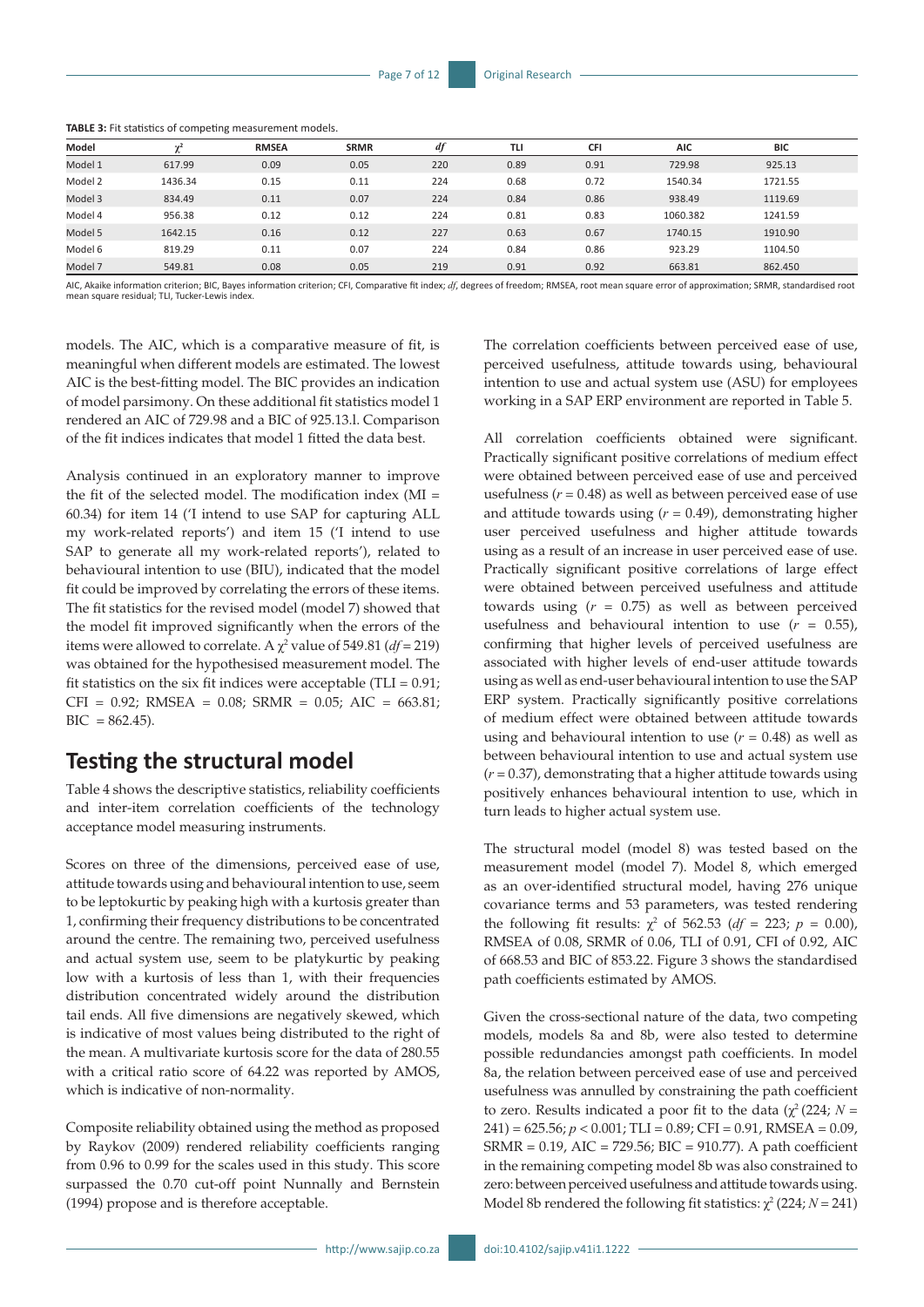**TABLE 4:** Descriptive statistics, reliability coefficients and correlation means coefficients and inter-item correlation coefficients of the TAM measuring instruments  $(N = 241)$ .

| Measure                      | M     | <b>SD</b> | <b>Skewness</b> | <b>Kurtosis</b> | Inter-item r |      |  |
|------------------------------|-------|-----------|-----------------|-----------------|--------------|------|--|
| Perceived ease of use        | 31.07 | 6.89      | $-0.93$         | 1.25            | 0.41         | 0.99 |  |
| Perceived usefulness         | 31.77 | 6.92      | $-0.73$         | 0.92            | 0.57         | 0.99 |  |
| Attitude towards using       | 21.05 | 4.74      | $-0.86$         | 1.13            | 0.56         | 0.96 |  |
| Behavioural intention to use | 23.74 | 4.22      | $-1.23$         | 1.75            | 0.44         | 0.96 |  |
| Actual system use            | 16.91 | 4.66      | $-1.07$         | 0.19            | 0.43         | 0.98 |  |
|                              |       |           |                 |                 |              |      |  |

M, mean; SD, standard deviation

**TABLE 5:** Correlation coefficients between perceived ease of use, perceived usefulness, attitude towards using, behavioural intention to use and actual system use  $(N = 241)$ .

| Variable                        |                          |                          |                          |                          |
|---------------------------------|--------------------------|--------------------------|--------------------------|--------------------------|
| 1. Perceived ease of use        | $\overline{\phantom{a}}$ | $\overline{\phantom{0}}$ | $\overline{\phantom{a}}$ | $\overline{\phantom{a}}$ |
| 2. Perceived usefulness         | $0.48*+$                 |                          |                          |                          |
| 3. Attitude towards using       | $0.49*$ †                | $0.75*††$                | $\qquad \qquad =$        |                          |
| 4. Behavioural intention to use | $0.35*†$                 | $0.55*+$                 | $0.48*$ †                |                          |
| 5. Actual system use            | $0.32*+$                 | $0.49*$ †                | $0.52*+$                 | $0.37*$ †                |

\*, Statistically significant (*p* < 0.01)

†, Correlation is practically significant (*r* ≥ 0.30; medium effect) ††, Correlation is practically significant (*r* ≥ 0.50; large effect)

**TABLE 6:** Fit statistics of competing structural models.

| Model    |        | <b>RMSEA</b> | <b>SRMR</b> | df  | TLI  | CFI  | <b>AIC</b> | <b>BIC</b> |  |
|----------|--------|--------------|-------------|-----|------|------|------------|------------|--|
| Model 8  | 562.53 | 0.08         | 0.06        | 223 | 0.91 | 0.92 | 668.53     | 853.22     |  |
| Model 8a | 625.56 | 0.09         | 0.19        | 224 | 0.89 | 0.91 | 729.56     | 910.77     |  |
| Model 8b | 608.64 | 0.09         | 0.11        | 224 | 0.90 | 0.91 | 712.64     | 893.85     |  |

AIC, Akaike information criterion; BIC, Bayes information criterion; CFI, comparative fit index; *df*, degrees of freedom; RMSEA, root mean square error of approximation; SRMR, standardised root mean square residual: TLI, Tucker-Lewis index.

of 608.64, TLI of 0.90, CFI of 0.91, RMSEA of 0.09, SRMR of 0.11, AIC of 712.64 and BIC of 893.85. Table 6 presents fit statistics for the various structural models.

Upon inspection of Table 6, model 8 emerged as the best fitting and most parsimonious structural model revealing the lowest  $\chi^2$  (562.53), *df* (223) and AIC (668.53) values. Furthermore, all other fit statistics, RMSEA (0.08), SRMR (0.06), TLI (0.91) and CFI (0.92, were within acceptable bounds. The following changes in chi-square  $(\Delta \chi^2)$  were found: model 8 and model 8a had a  $\Delta \chi^2$  value of 63.03 ( $\Delta df = 1$ ;  $p < 0.01$ ), whilst model 8 and model 8b showed a  $\Delta \chi^2$  value of 46.11 ( $\Delta df = 1$ ,  $p < 0.01$ ). The AIC and BIC values of model 8 were also substantially lower than the values for model 8a and model 8b. Therefore, model 8 will be discussed with reference to the hypotheses of this study by referring to the relevant standardised regression weights as per Figure 3.

#### **Hypothesis 1**

Inspection of the standardised regression weights revealed a positive relation ( $β = 0.51$ ) between perceived ease of use and perceived usefulness towards using SAP ERP. The MLestimated equation accounted for a large proportion of the variance in perceived usefulness  $(R^2 = 0.26)$ . Hypothesis 1 is accepted.

### **Hypothesis 2**

The standardised regression weights obtained for the relation between perceived usefulness and attitude towards

using SAP ERP was also positive ( $β = 0.51$ ). The MLestimated equation accounted for a large proportion of the variance in attitude towards using  $(R^2 = 0.35)$ . Hypothesis 2 is accepted.

### **Hypothesis 3**

The standardised regression weights for the relation between perceived ease of use and attitude towards using SAP ERP was positive ( $\beta$  = 0.13), but the effect size was small.

### **Hypothesis 4 and hypothesis 5**

The standardised regression weight obtained for the relation between perceived usefulness and behavioural intention to use SAP ERP was positive ( $β = 0.81$ ). The standardised regression weights for the relation between attitude towards using and behavioural intention to use SAP ERP was positive ( $\beta$  = 0.10). Although the ML-estimated equation accounted for a large proportion of the variance in behavioural intention to use  $(R^2 = 0.76)$ , attitude towards using had a small effect, whilst perceived usefulness had a large effect. Hypothesis 4 and hypothesis 5 are accepted.

### **Hypothesis 6**

The standardised regression weight obtained for the relation between behavioural intention to use SAP ERP and actual system use was positive ( $β = 0.62$ ). The ML-estimated equation accounted for a large proportion of the variance in actual system use  $(R^2 = 0.38)$ . Hypothesis 6 is accepted.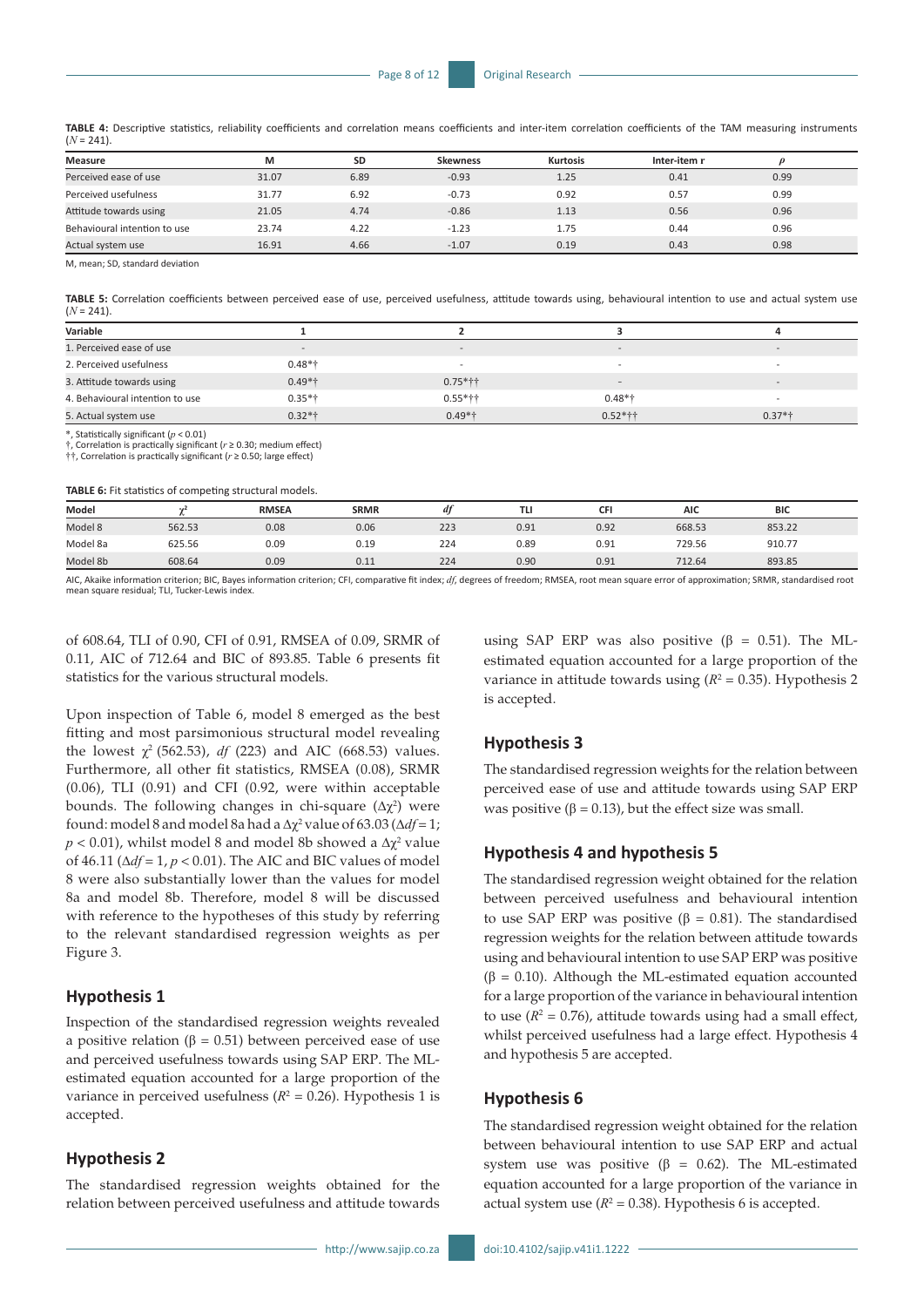

**FIGURE 3:** Structural model of technology acceptance.

| Variable    | Estimate | SE   | 95% bias-corrected<br>confidence interval |
|-------------|----------|------|-------------------------------------------|
| PEOU to BIU | 0.45     | 0.07 | [0.31, 0.60]                              |
| PEOU to ATU | 0.26     | 0.06 | [0.16, 0.41]                              |
| PU to ASU   | 0.53     | 0.06 | [0.41, 0.65]                              |
| PU to BIU   | 0.50     | 0.05 | $[-0.03, 0.16]$                           |

**TABLE 7:** Indirect effects of perceived ease of use and perceived usefulness.

SE, standard error; ASU, actual system use; ATU, attitude towards using; BIU, behavioural intention to use; PEOU, perceived ease of use; PU, perceived usefulness.

### **Hypothesis 7**

To determine whether perceived ease of use indirectly affected behavioural intention to use via attitude towards using, the procedure as explained by Hayes (2009) was used. Two-sided bias-corrected, 95% confidence intervals (CIs) were constructed using bootstrapping so as to evaluate indirect effects and were proved not to include zero. The obtained lower CIs (LCIs) and upper CIs (UCIs) are reported in Table 7. Perceived ease of use affected behavioural intention to use SAP ERP indirectly via attitude towards using. Hypothesis 7 is accepted.

### **Hypothesis 8**

Again two-sided bias-corrected 95% confidence intervals were, as suggested by Hayes (2009), constructed using bootstrapping in order to assess indirect effects. The relevant LCIs and UCIs are reported in Table 7. The 95% CIs for the indirect effect of perceived usefulness on behavioural intention to use (via attitude towards use) did not include zero. The 95% CIs of perceived usefulness on actual system use (via behavioural intention to use) did not include zero. Therefore perceived usefulness affected actual information system use indirectly via the behavioural intention to use it. Hypothesis 8 is accepted.

## **Discussion**

The aim of this study was to test the technology acceptance model within a South African SAP ERP user environment. Results acquired through structural equation modelling confirmed that positive inter-construct relation exists between all technology acceptance model constructs. Actual system use, which is the measurement for technology acceptance, was directly affected by behavioural intention to use and indirectly by perceived usefulness. In turn, behavioural intention to use was directly affected by perceived usefulness and attitude towards using and indirectly affected by perceived ease of use. Attitude towards using was directly affected by perceived ease of use and perceived usefulness. Perceived usefulness was directly affected by perceived ease of use.

Structural equation modelling rendered a best fit model that confirmed a positive statistically significant path leading from perceived ease of use through perceived usefulness and behavioural intention to use to actual system use. This path commences with a significant relation between perceived ease of use and perceived usefulness (explaining 26% of the variance). This finding is consistent with findings reported by Amoako-Gyampah and Salam (2004), Averweg (2008), Chau and Hu (2002), Jamaluddin (2013), Koh *et al*. (2010) and Venkatesh and Davis (2000).

As expected, perceived usefulness of the information system was strongly associated with the behavioural intention to use it (76% of the variance explained). This finding is consistent with that reported by Davis (1989) (as cited in Koh *et al*., 2010), Malhotra and Galletta (1999) and Taylor and Todd (1995), but inconsistent with findings of Gumussoy *et al*. (2007), who reported it to be of medium practical effect. This discrepancy may be attributed to the fact that the Gumussoy *et al.* study focused on potential ERP users and not existing users as in this study. Potential users will obviously not have any experience with ERP. Therefore, they will not have a well-founded sense of usefulness. Amoako-Gyampah and Salam (2004) reported this relation to be non-significant. The Amoako-Gyampah and Salam study was done during an ERP implementation amidst prospective users with no or little system experience. Their study focused primarily on three external projectrelated variables, namely (1) project communication related to the ERP system, (2) shared belief in the benefits of the ERP system and (3) training on the ERP system. Obviously these participants had no sense of usefulness and were unable to formulate an intention towards using the system.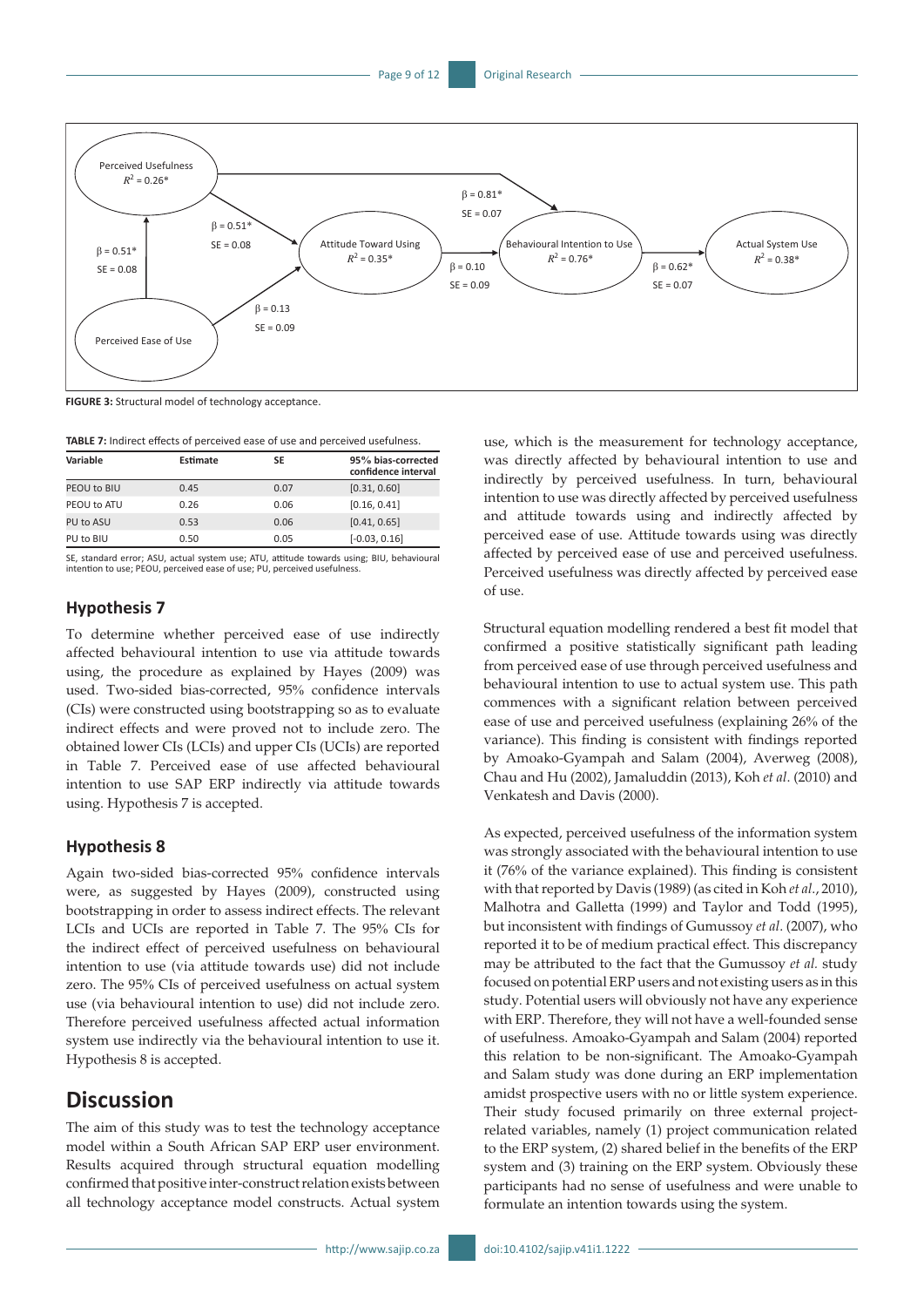The behavioural intention to use the system was strongly related to actual system use (38% of the variance shared). This finding is consistent with that reported by Davis (as cited in Koh *et al*., 2010) and Malhotra and Galletta (1999), but inconsistent with Shih and Huang (2009), who reported it as being of medium effect. Shih and Huang conducted their research prior to an ERP implementation incorporating additional behavioural constructs such as: (1) top management support, (2) computer self-efficacy and (3) computer anxiety. This finding of Shih and Huang could possibly be attributed to a lack of hands-on experience; thus, potential users were unable to formulate a behavioural intention to use the system.

The significance of identifying this relation path to system use is that organisations can focus on appropriate interventions prior to system upgrades and modifications, in order to secure the optimal use of their ERP system amongst existing users. Therefore, during such ERP renewal projects, change management endeavours could focus on influencing the user's perceptions regarding the ease of use together with usefulness of the adapted system. Subsequently, through emphasising the benefits of these adaptations, their intentions to use the modified system can positively be influenced.

The results of this study confirm the important role of the perceived ease of use and perceived usefulness of technology in the acceptance thereof. Perceived ease of use strongly affected perceived usefulness, whilst perceived usefulness strongly affected attitudes towards system use as well as the behavioural intention to use it. The findings confirmed that perceived ease of use indirectly affected individuals' attitudes towards use (via perceived usefulness). Moreover, perceived ease of use also indirectly affected the behavioural intention to use the system (via perceived usefulness). Perceived usefulness of the information system seems to play a pivotal role in the model: it affected attitudes towards system use, but also the behavioural intention to use the system.

Attitude towards system use did not play an important role in affecting behavioural intentions to use it or the actual use thereof in this study. Although perceived usefulness of the information system strongly affected attitudes towards using it, the relation of attitudes to behavioural intention to use was insignificant. One reason for this finding could be a possible overlap between the constructs of perceived usefulness and attitudes towards use. However, an evaluation of the measurement models showed that these constructs could be modelled independently. This observation corresponds with the model of Gumussoy *et al*. (2007), but differs from that of Amoako-Gyampah and Salam (2004), who found the strength of the relation between attitude towards using and behavioural intention to use highly significant (*r =* 0.75). This inconsistency could be attributed to differences in user cultures in South Africa and the United States of America or the period of user exposure to ERP. The South African study was conducted amongst existing ERP users whereas Amoako-Gyampah and Salam focused on potential ERP users prior to an ERP implementation.

This study had several limitations. Firstly, the sample size has a limitation, specifically the distribution of cultural groups, age generations and gender. This limitation could be ratified by a stratified random sampling approach of larger samples and by securing adequate representation of participants in each of these categories. Another limitation was that the measurement of this technology acceptance model variables was based upon self-reports. According to Halbesleben and Buckley (2004), the exclusive use of selfreport measures increases the likelihood that at least part of the shared variance between measures can be attributed to method variance. Thirdly, the study population was very homogeneous, since from a sample of 241 respondents, 64.7% were male and 75.5% were white. South Africa's multicultural society demands studying the constructs of technology acceptance from different cultural group perspectives, by ensuring construct equivalence in the absence of item bias for these groups. Stratified random sampling might amend this inadequacy.

### **Recommendations**

This study validated the technology acceptance model within a South African context and it paved the way for future researchers to reconstruct an improved technology acceptance model at the hand of South African tailored measures. Practically, this study implies the possible determining of SAP ERP end-user acceptance of new functional additions due to system upgrades and functional add-ons. Furthermore, corporate leadership could select and recruit super users by means of the model and measures used in this study and, in so doing, work towards higher levels of returns on their information technology investment.

A typical intervention rationale could be, firstly, to build user confidence by proving the ease of use of the renewed system. Secondly, it is necessary to reiterate the usefulness and future added value to the user's job and career by employing the system in question. Thirdly, through relevant education, training and guidance initiatives, users could be motivated to use the system. Lastly, it is necessary to ensure on-going user support.

Future studies should include larger sample sizes obtained through stratified random sampling to secure adequate representation in all sample categories, in order to prevent a homogenous sample model. Future studies could also follow a longitudinal design in which causal inferences can be made prior to SAP ERP system upgrades or functional enhancements. This will enable an understanding of the motivational impact such changes have on end users. Lastly, future research should consider including the generational theory solely to determine the aptitude and consequent acceptance of new IT technologies. This will enable corporate leadership to successfully interact with each generation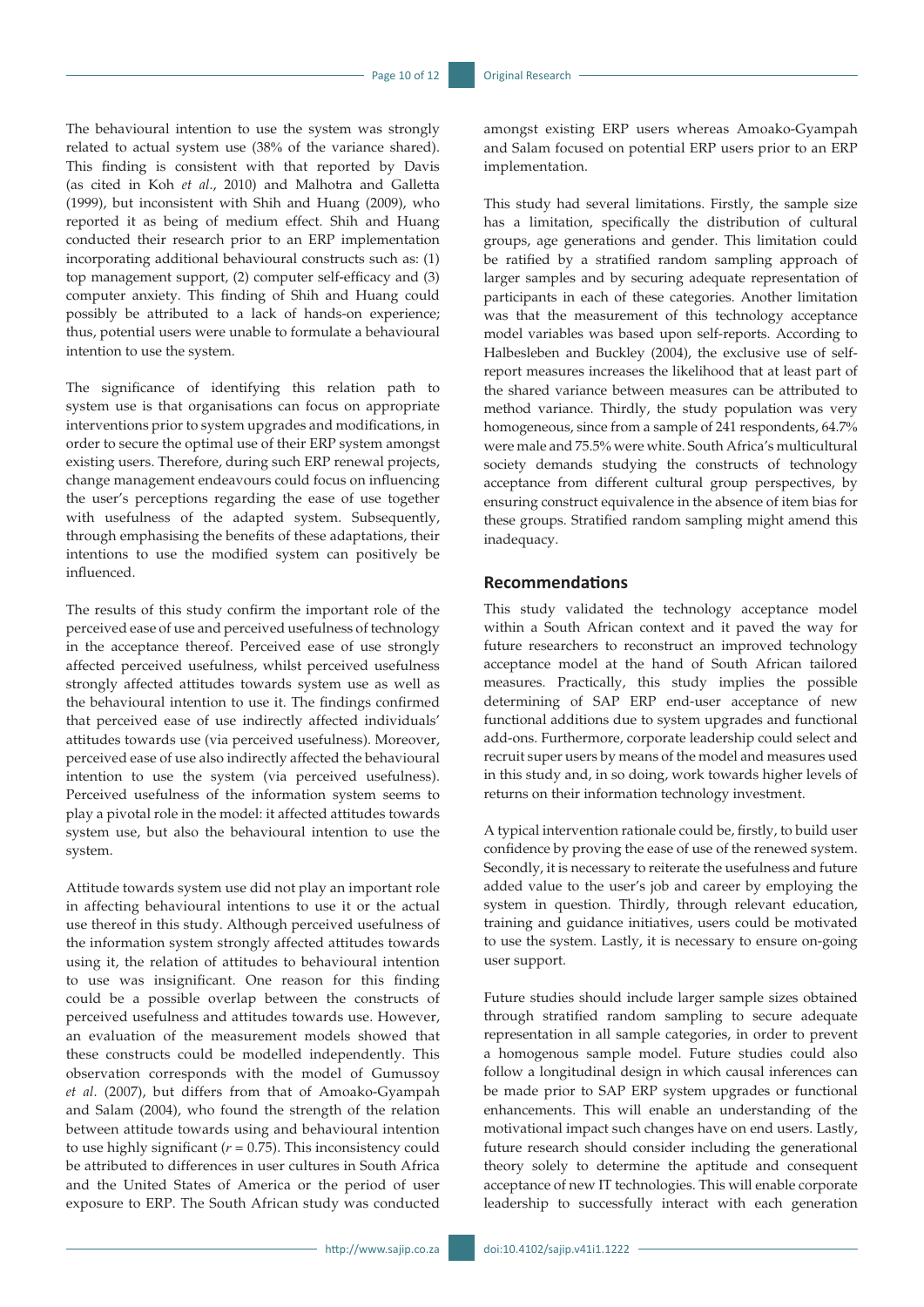during system changes and developments, to ensure higher levels of acceptance.

Future studies within South Africa should be conducted using other relevant external variables as suggested by previous researchers, namely project communication (Somers & Nelson, 2004), senior management support (Al-Mashari *et al*., 2003), ethnic differences (Yusuf *et al*., 2004), effective systems integration (Al-Mashari *et al*., 2003) and system training (Amoako-Gyampah & Salam, 2004). Considering ERP renewal projects, it is recommended that future studies focus on the practical composition of change management user interventions to secure acceptance of the renewed system by way of utilising the findings of this study.

# **Acknowledgements**

### **Competing interests**

The authors declare that they have no financial or personal relationships that may have inappropriately influenced them in writing this article.

### **Authors' contributions**

E.E. (North-West University), S.R. (North-West University) and C.v.E. (North-West University) contributed equally to the writing of this article.

### **References**

- Abugabah, A., & Sanzogni, L. (2010). Enterprise resource planning (ERP) system in higher education: A literature review and implications. *International Journal of Human and Social Sciences*, *5*, 395–399.
- Adam, R., Kotzé, P., & Van der Merwe. A. (2011). Acceptance of enterprise resource planning. Systems by small manufacturing enterprises. Proceedings of the 13th International Conference on Enterprise Information Systems, Beijing, China.
- Ajzen, I., & Fishbein, M. (1975). *Understanding attitudes and predicting social behavior*. Englewood Cliffs, NJ: Prentice-Hall.
- Ajzen, I., & Madden, T.J. (1986). Prediction of goal-directed behavior: Attitudes, intentions, and perceived behavioral control. *Journal of Experimental Social Psychology*, *22*, 453–474. [http://dx.doi.org/10.1016/0022-1031\(86\)90045-4](http://dx.doi.org/10.1016/0022-1031(86)90045-4)
- Al-Mashari, M., Al-Mudimigh, A., & Zairi, M. (2003). Enterprise resource planning: A taxonomy of critical factors. *European Journal of Operational Research*, *146*, 352–364. [http://dx.doi.org/10.1016/S0377-2217\(02\)00554-4](http://dx.doi.org/10.1016/S0377-2217(02)00554-4)
- Amoako-Gyampah, K., & Salam, A.F. (2004). An extension of the technology acceptance model in an ERP implementation environment. *Information & Management*, *41*, 731–745. <http://dx.doi.org/10.1016/j.im.2003.08.010>
- AMOS (21.0) [Computer software]*.* (2012). Chicago, IL: SPSS Inc.
- Averweg, U.R. (2008). Information technology acceptance in South Africa: An investigation of perceived usefulness, perceived ease of use, and actual system use constructs. *The African Journal of Information Systems*, *1*, 44–66.
- Beyleveld, A., & Schurink, W. (2005). The social construction of systems applications products (SAP) R/3 by employees of a South African chemical industries company. *SA Journal of Human Resource Management*, *3*, 22–33. [http://dx.doi.org/10.4102/](http://dx.doi.org/10.4102/sajhrm.v3i1.59) [sajhrm.v3i1.59](http://dx.doi.org/10.4102/sajhrm.v3i1.59)
- Brown, I.T.J. (2002). Individual and technical factors affecting perceived ease of use of web-based learning technology in developing countries. *The Electronic Journal on Information Systems in Developing Countries*, *9*, 1–15.
- Cable, D.A.J., & O'Driscoll, M.P. (2010). The practice of industrial/organisational psychology in New Zealand. *New Zealand Journal of Psychology*, *39*(3), 12–18.
- Castaneda, D., & Toulson, P. (2013). The value of human resources measurement in intellectual capital and knowledge sharing. *The Electronic Journal of Knowledge Management*, *11*, 226–234.
- Chau, P.Y.K., & Hu, P.J.H. (2002). Investigating healthcare professionals' decisions<br>to accept telemedicine technology: An empirical test of competing theories.<br>Information & Management, 39, 297-311. http://dx.doi.org/10.1 [7206\(01\)00098-2](http://dx.doi.org/10.1016/S0378-7206(01)00098-2)
- Cohen, J. (1988). *Statistical power analysis for the behavioural sciences*. (rev. edn.). Orlando, FL: Academic Press.
- Davis, F.D. (1986). *A technology acceptance model for empirically testing new enduser information systems: Theory and results*. Unpublished doctoral thesis, MIT Sloan School of Management, Cambridge, MA.
- Davis, F.D. (1989). Perceived usefulness, perceived ease of use, and user acceptance of information technology. *MIS Quarterly*, *13*(3)*,* 318–339. [http://dx.doi.](http://dx.doi.org/10.2307/249008) [org/10.2307/249008](http://dx.doi.org/10.2307/249008)
- Davis, F.D., Bagozzi, R.P., & Warshaw, P.R. (1989). User acceptance of computer technology: A comparison of two theoretical models. *Management Science*, *35*, 982–1003.<http://dx.doi.org/10.1287/mnsc.35.8.982>
- Esteves-Sousa, J., & Pastor-Collado, J. (2000). Towards the unification of critical success factors for ERP-implementations. Paper presented at the 10th Annual Business Information Technology Conference (BIT), Manchester, United Kingdom.
- Etsebeth, E. (2012). *Trialability, perceived risk and complexity of understanding as determinants of cloud computing services adoption*. Unpublished MBA dissertation, University of Pretoria, Pretoria, South Africa.
- Gefen, D., & Straub, D. (2000). The relative importance of perceived ease of use in IS adoption: A study of e-commerce adoption. *Journal of the Association for Information Systems*, *8*, 1–28.
- Gumussoy, C.A., Calisir F., & Bayram, A. (2007). *Understanding the behavioral intention*  to use ERP systems: An extended technology acceptance model. Proceedings of the<br>International Conference on Industrial Engineering and Engineering Management<br>(IEEE), Singapore. <http://dx.doi.org/10.1109/IEEM.2007.4419547>
- Guritno, R.S., & Siringoringo, H. (2013). Perceived usefulness, ease of use, and attitude towards online shopping usefulness towards online airlines ticket purchase. *ProcediaSocial and Behavioral Sciences*, *81*, 212–216. [http://dx.doi.org/10.1016/j.](http://dx.doi.org/10.1016/j.sbspro.2013.06.415) shspro. 2013.06.415
- Halbesleben, J.R.B., & Buckley, M.R. (2004). Burnout in organizational life. *Journal of Management*, *30*, 859–879.<http://dx.doi.org/10.1016/j.jm.2004.06.004>
- Hayes, A.F. (2009). Beyond Baron and Kenny: Statistical mediation analysis in the new millennium, *Communication Monographs*, *76*, 408–420. [http://dx.doi.](http://dx.doi.org/10.1080/03637750903310360) [org/10.1080/03637750903310360](http://dx.doi.org/10.1080/03637750903310360)
- Hong, K.K., & Kim, Y.G. (2002). The critical success factors for ERP implementation: An organizational fit perspective. *Information and Management*, *40*, 25–40. [http://](http://dx.doi.org/10.1016/S0378-7206(01)00134-3) [dx.doi.org/10.1016/S0378-7206\(01\)00134-3](http://dx.doi.org/10.1016/S0378-7206(01)00134-3)
- Hong, W., Thong, J.Y.L., Wong, W., & Tam, K. (2002). Determinants of user acceptance<br>of digital libraries: An empirical examination of individual differences and system characteristics. *Journal of Management Information Systems*, *18*, 97–124.
- Jamaluddin, N. (2013). Adoption of e-commerce practices among the Indian farmers: A survey of Trichy District in the State of Tamilnadu, India. *Procedia Economics and Finance*, *7*, 140–149. [http://dx.doi.org/10.1016/S2212-5671\(13\)00228-1](http://dx.doi.org/10.1016/S2212-5671(13)00228-1)
- King, W.R., & He, J. (2006). A meta-analysis of the technology acceptance model. *Information & Management*, *43*, 740–755. [http://dx.doi.org/10.1016/j.im.2006.](http://dx.doi.org/10.1016/j.im.2006.05.003)  [05.003](http://dx.doi.org/10.1016/j.im.2006.05.003)
- Koh, C.E., Prybutok, V.R., Ryan, S.D., & Wu, Y. (2010). A model for mandatory use of software technologies: An integrative approach by applying multiple levels of abstraction of informing science. *Informing Science: The International Journal of an Emerging Transdiscipline*, *13*, 177–203.
- Kumar, V., Maheshwari, B., & Kumar, U. (2003). An investigation of critical management issues in ERP implementation: Empirical evidence from Canadian organizations. *Technovation*, *23*, 793–807. [http://dx.doi.org/10.1016/S0166-4972\(02\)00015-9](http://dx.doi.org/10.1016/S0166-4972(02)00015-9)
- Lee, Y., Kozar, K.A., & Larsen, K.R.T. (2003). The technology acceptance model: Past, present, and future. *Communications of the Association for Information Systems*, *12*, 752–780.
- Legris, P., Ingham, J., & Collerette, P. (2003). Why do people use information technology? A critical review of the technology acceptance model. *Information & Management*, *40*, 191–204. [http://dx.doi.org/10.1016/S0378-7206\(01\)00143-4](http://dx.doi.org/10.1016/S0378-7206(01)00143-4)
- Leonard, L.N.K., Cronan, T.P., & Kreie, J. (2004). What influences IT ethical behavior intentions, planned behavior, reasoned action, perceived importance, or individual characteristics? *Information and Management*, *42*, 143–158. [http://](http://dx.doi.org/10.1016/j.im.2003.12.008) [dx.doi.org/10.1016/j.im.2003.12.008](http://dx.doi.org/10.1016/j.im.2003.12.008)
- Liang, H., Saraf, N., Hu, Q., & Xue, Y. (2007). Assimilation of enterprise systems: The effect of institutional pressures and the mediating role of top management. *MIS Quarterly*, *31*, 59–87.
- Liao, S., Shao, Y.P., Wang, H., & Chen, A. (1999). The adoption of virtual banking: An empirical study. *International Journal of Information Management*, *19*, 63–74. [http://dx.doi.org/10.1016/S0268-4012\(98\)00047-4](http://dx.doi.org/10.1016/S0268-4012(98)00047-4)
- Malhotra, Y., & Galletta, D.F. (1999). *Extending the technology acceptance model to account for social influence: Theoretical bases and empirical validation.*  Proceedings of the 32nd Hawaii International Conference on System Sciences, 6. <http://dx.doi.org/10.1109/HICSS.1999.772658>
- Malhotra, Y., & Galletta, D.F. (2005). A multidimensional commitment model of volitional systems adoption and usage behavior. *Journal of Management Information Systems*, *22*, 117–151.
- Meade, N., & Islam, T. (2006). Modelling and forecasting the diffusion of innovation: A 25-year review. *International Journal of Forecasting*, *22*, 519–545. [http://dx.doi.](http://dx.doi.org/10.1016/j.ijforecast.2006.01.005) [org/10.1016/j.ijforecast.2006.01.005](http://dx.doi.org/10.1016/j.ijforecast.2006.01.005)
- Moon, J.W., & Kim, Y.G. (2001). Extending the TAM for a world-wide web context. *Information and Management*, *38*, 217–230. [http://dx.doi.org/10.1016/S0378-](http://dx.doi.org/10.1016/S0378-7206(00)00061-6) [7206\(00\)00061-6](http://dx.doi.org/10.1016/S0378-7206(00)00061-6)
- Nah, F.F.-H., & Lau, J.L.-S. (2001). Critical factors for successful implementation of enterprise systems. *Business Process Management Journal*, *7*, 285–296. [http://](http://dx.doi.org/10.1108/14637150110392782) [dx.doi.org/10.1108/14637150110392782](http://dx.doi.org/10.1108/14637150110392782)